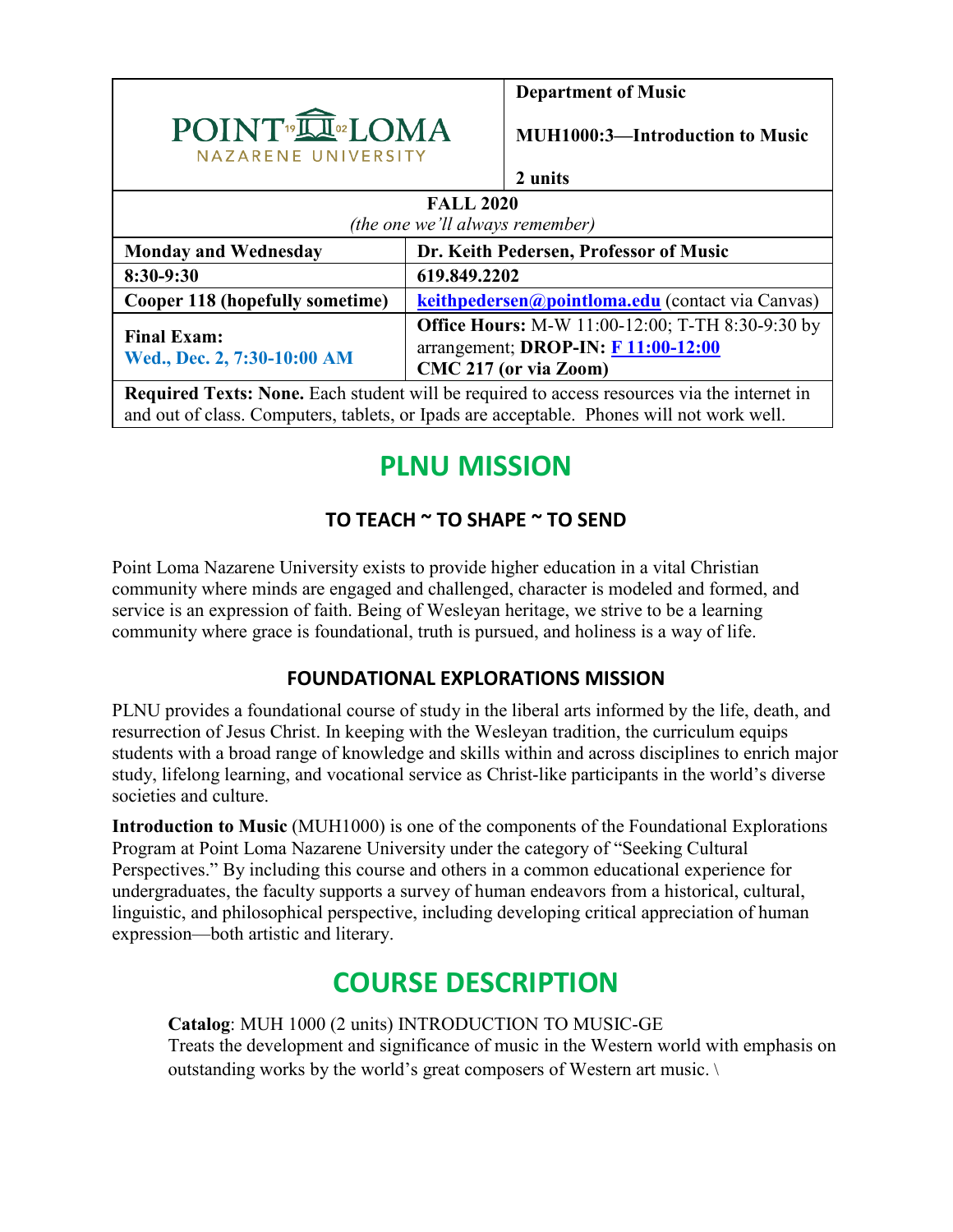The goal of this course is to help you discover and/or expand your understanding of the great expressive power of music. Music is different from the visual arts in that it cannot be seen or held. It is intangible and touches our emotions in powerful ways. But while the importance of music is common in virtually all cultures throughout recorded history, the understanding of exactly what is music—especially what is beautiful/meaningful music—is not. Moreover, our way of talking about music involves a unique vocabulary and set of concepts. This course's aim is to familiarize the student with a variety of music, particularly those works that represent significant contributions to Western culture and the various peoples from around the world who have influenced it, and to present these concepts in simple, straightforward terms **in order to expand the repertoire of music that individuals find meaningful and enjoyable.** You will talk about music using the vocabulary of the subject, but more importantly you will encounter music, both live and recorded, so that more music will have more meaning for you.

*"In music you must think with the heart and feel with the brain."* Sir George Solti

# **INSTITUTIONAL AND FOUNDATIONAL EXPLORATIONS LEARNING OUTCOMES**

#### **Context: Growing, In a Christ-Centered Faith Community**

**ILO #2:** Students will develop a deeper and more informed understanding of self and others as they negotiate complex environments.

**FELO 2b. Students will understand and appreciate diverse forms of artistic expression as evidenced by concert report reflections.**

| 1) Music Concepts: You will be able to recognize and describe basic      | $-ILO$ 2; FELO 2b   |  |
|--------------------------------------------------------------------------|---------------------|--|
| music concepts (such as form, harmony, melody, and rhythm) using correct | $-WASC #1, 2, 3, 4$ |  |
| terminology.                                                             |                     |  |
| 2) Historical Perspectives: You will demonstrate an understanding of     | $-ILO$ #2; FELO 2b  |  |
| historical/cultural perspectives about music.                            | $-WASC$ #3,4        |  |
| develop your musical perception through active listening to various      | $-$ FELO 2b         |  |
| musical styles: classical, contemporary, and world music                 |                     |  |
| analyze music you hear to place it in its correct style period.          | - FELO 2b           |  |
| 3) Engagement with Live Performance: You will evaluate and               | $-ILO$ #2; FELO 2b  |  |
| articulate personal experiences through attending and writing about live | $-WASC 1, 4$        |  |
| concerts.                                                                |                     |  |
| 4) Explore emotional responses to music:                                 | $-ILO$ #2; FELO 2b  |  |
| You will explore, describe, share and compare emotional responses to     | $-WASC 4$           |  |
| this music.                                                              | -FELO <sub>2b</sub> |  |
| You will enjoy, value and find personal relevance and meaning in<br>٠    |                     |  |
| music which you have never heard before.                                 | $-$ FELO 2b         |  |

## **DEPARTMENT AND COURSE LEARNING OUTCOMES**

## **IDEA COURSE EVALUATION OBJECTIVES**

- **1. Gaining a basic understanding of the subject**
- **2. Developing knowledge and understanding of diverse perspectives, global awareness, other cultures**
- **3. Gaining a broader understanding and appreciation of intellectual/cultural activity (music)**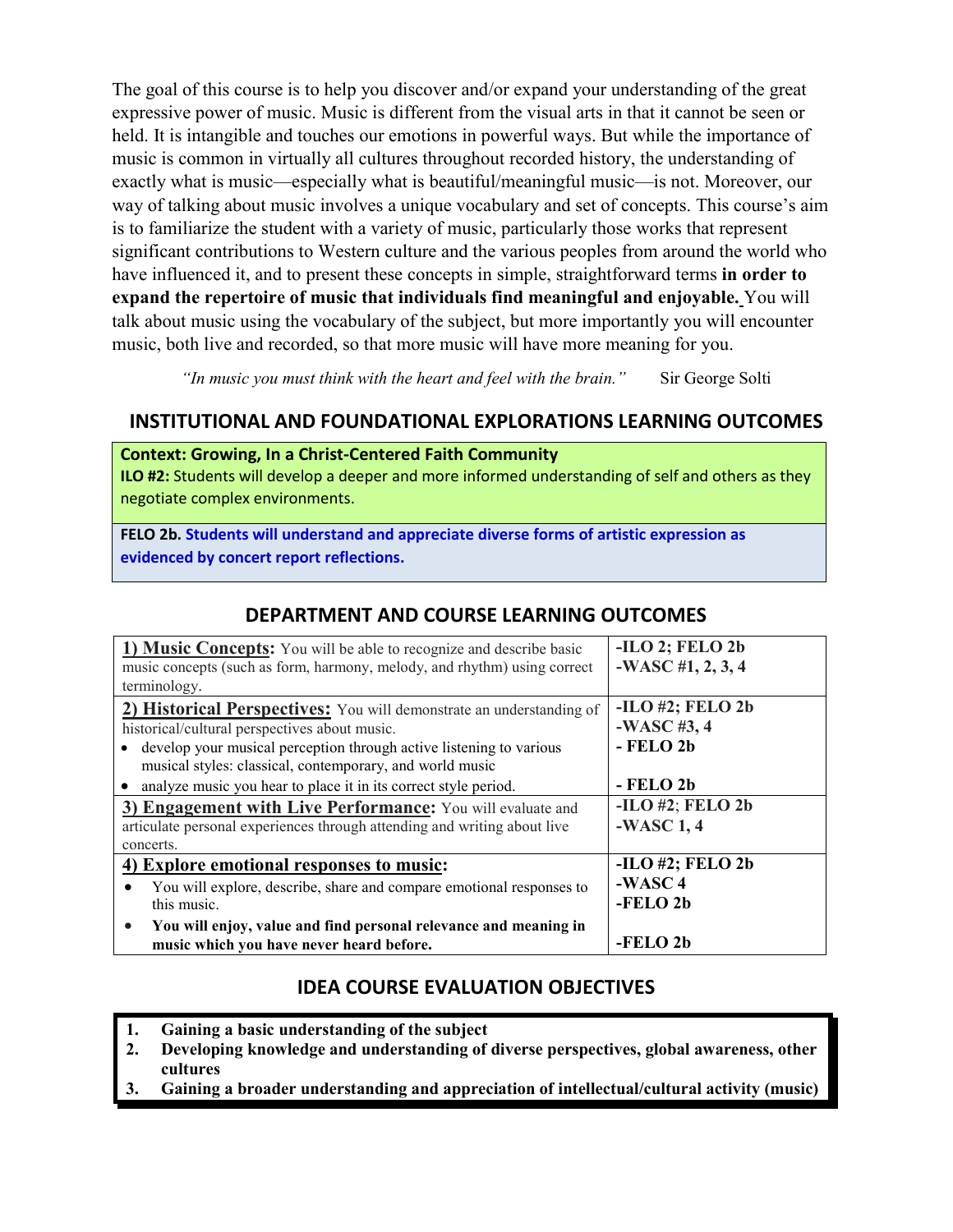# **COURSE CREDIT HOUR INFORMATION**

In the interest of providing sufficient time to accomplish the stated Course Learning Outcomes, this class meets the PLNU credit hour policy for a 2-unit class delivered over 15 weeks. It is anticipated that students will spend a minimum of 37.5 participation hours per credit hour on their coursework. For this course, students will spend an estimated 75-90 total hours meeting the course learning outcomes (this estimate follows the university guidelines of 2 hours outside work for every hour of class). The time estimations are provided in the Canvas modules.

# **METHODS USED IN THIS COURSE:**

Students enrolled in MUH 1000 will achieve the objectives of the course through multiple methods:

- Class attendance, discussion, class participation, group presentation, and listening exercises
- Listening to and engaging assigned recordings both in and out of class
- Concert attendance at four approved concerts and completion of insightful reports (See below for more details**.)**

**LISTENING: The principal work for this class is to listen to and memorize the assigned recordings. Here are some suggestions on how to memorize this music effectively.** 

- Listen and engage multiple times each day (a minimum of 15 minutes per day)
- Create a "system" to help you identify compositions (Flash Cards, Excel Document, iTunes Labels)
- Listen and view multiple performances of assigned works
- Take notes in-class (to keep track of time periods and composers). For each full-length piece, you should be able to identify the composition's name, composer, and time period after listening to as little as ten seconds from anywhere within the piece.

# **COURSE REQUIREMENTS, POLICIES & GUIDELINES:**

For detailed classroom policies including use of technology, spiritual care, the PLNU Academic Honesty Policy, PLNU Copyright Policy, PLNU Academic Accommodations Policy, FERPA, and State Authorization policy please see Course Syllabus Appendix in the first module on Canvas.

## **ASSESSMENT AND GRADING**

| Your grade will be based on the quality of your work in these areas:          | Percentage Points |
|-------------------------------------------------------------------------------|-------------------|
| • 4 concert reports $(4 \times 5\%)$                                          | 20                |
| • Desert Island Assignment                                                    |                   |
| • Quizzes/assignments (lowest 3 scores will be dropped)                       | 20                |
| • In-class group presentation                                                 |                   |
| Midterm exam<br>$\bullet$                                                     | 20                |
| • Final exam (cumulative)                                                     | 30                |
| (In the examinations students will demonstrate their comprehension of         | 100               |
| musical terms and concepts and recognition of music presented in the course.) |                   |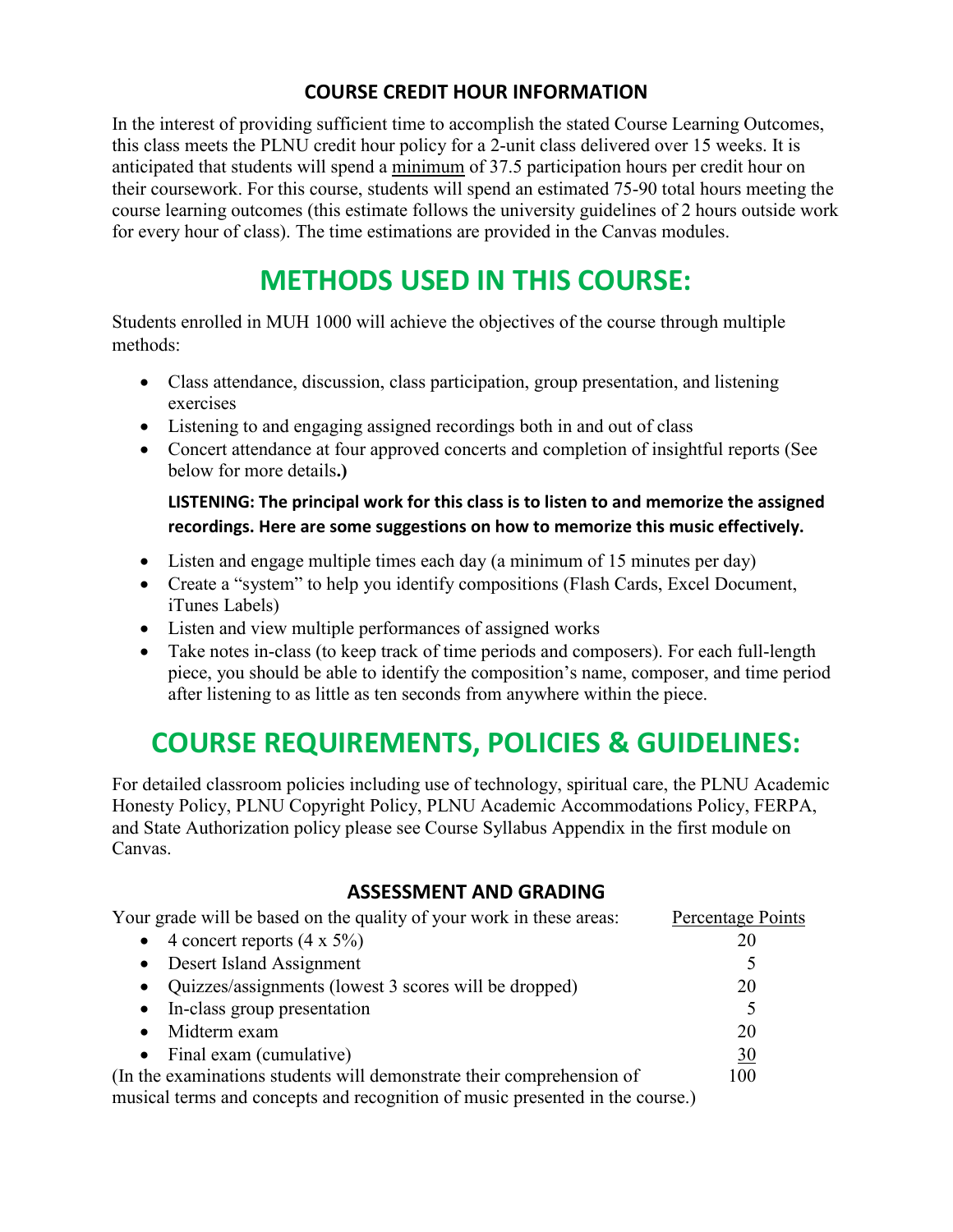| A 93-100      | $B+87-89$      | $C+77-79$          | $ID+67-69$    | $F$ Less than 59 |
|---------------|----------------|--------------------|---------------|------------------|
| $A - 90 - 92$ | <b>B</b> 83-86 | $\mathbb{C}$ 73-76 | $ D 63-66 $   |                  |
|               | $B - 80 - 82$  | $C - 70 - 72$      | $D - 60 - 62$ |                  |

#### **Sample Standard Grade Scale Based on Percentages**

### **ASSIGNMENTS AND INCOMPLETES**

All assignments and projects are to be submitted/turned in by time assigned in Canvas. This is usually before the beginning of the class session when they are **due by 8:20 am; (the assignment will close at 8:25 am** to allow for those "just missed it" moments). **WASC guidelines indicate that 2 hours of outside preparation (homework) for every 1 hour in class is normal.** Exams must be taken on the date and at the time assigned. Incompletes for the course will only be assigned in extremely unusual circumstances.

## **MAJOR COURSE PROJECTS**

### **1. DESERT ISLAND ASSIGNMENTS**

Each student will be expected to present one "Desert Island" project. That is, you will email instructor a link to a recording of the one song you would take with you if you were marooned on a desert island. You will explain to the class why this song is important to you and then play it for us. As we develop vocabulary and concepts during the course, you may comment on these ideas as they relate to your chosen piece. The total presentation shouldn't need to be more than 5-6 minutes long. We will plan on two reports each class according to the schedule accessible via the link in the assignment on Canvas after the second week of classes.

#### **2. IN-CLASS PRESENTATION**

Each student will participate in a group presentation of one of the assigned pieces on our Listening List (see below) to the class. We will develop vocabulary and concepts during the class, and you may use these ideas as they relate to your chosen piece. The total presentation shouldn't need to be more than 10-15 minutes long, including listening to the work (or a portion if it is longer than 6 minutes). It may stretch out if it leads to an interesting discussion. We will plan on about 1-2 presentations each class according to the schedule we will set. See Canvas assignment and rubric for expectations.

## **3. CONCERT REPORTS**

Attendance at live concerts helps students gain a greater understanding of the complexities of this art form and experience how live performance enriches musical understanding and appreciation. You are asked to attend a minimum four concerts (in their entirety) during the semester and write a response according to the instructions on Canvas (consult rubric). **As this semester will begin online, you will be offered choices of several online concerts to "attend." I encourage you to get in the spirit: watch with friends, or, better yet, make a night out of it: 1) dress up, 2) enjoy a meal on Zoom "together," 3) then watch the whole concert complete with intermission refreshments, and 4) conclude with an after concert dessert and discussion of what you heard.**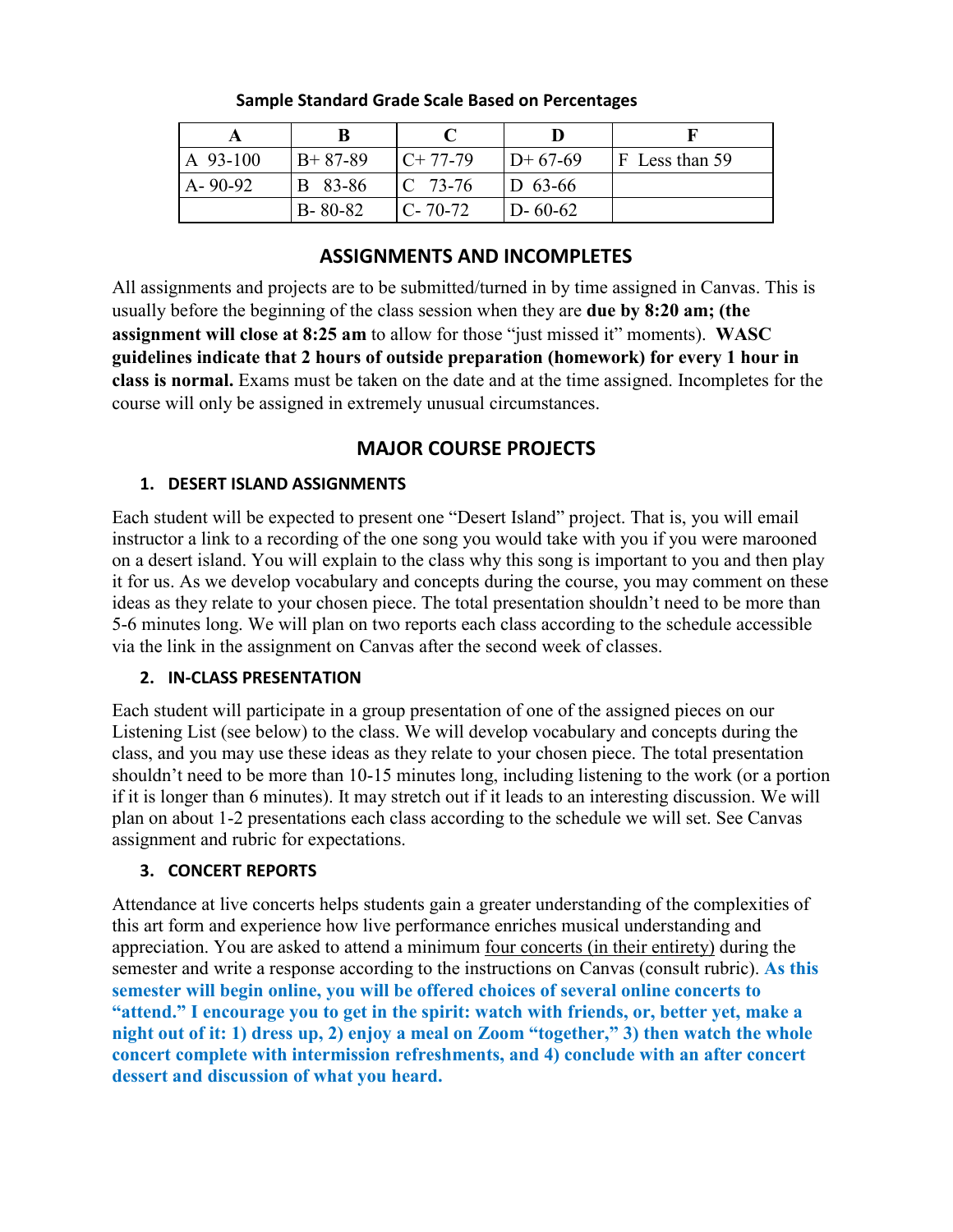#### **4. REQUIRED CONCERTS**

### **Concert #1: [Oratorio: Handel's](https://youtu.be/wLwmo6bFGzA)** *Messiah*

**RECOMMENDED CONCERTS (Concerts #2, #3, #4-Pick from 3 different categories. Watch entire concert) Expectations for the reports are found in the Canvas assignments; do read the accompanying rubric.**

#### **Orchestral Music**

[Symphony: Symphony #9 "Choral," Beethoven.](https://youtu.be/rOjHhS5MtvA?list=PLFhCyd0u4PXBp6ruLiFiqQY_KLYDngr4M) (The bass was a sophomore in the Temple University choir when I was doing my master's degree there; we sang in the same section.)

#### **Stage Music**

[Ballet: Swan Lake, Pyotr Tchaikovsky](https://youtu.be/9rJoB7y6Ncs)

#### **Chamber Music**

[String Quartet: Afiara Quartet—Mendelssohn](https://youtu.be/cF5W_6zw5Kg) String Quartet #2, Op. 13; Lau *Winds of Change*; Wijeratne [String Quartet; F. J. Haydn String Quartet Op. 50, #2](https://youtu.be/cF5W_6zw5Kg)

#### **Vocal Music**

#### Opera: *Rigoletto*[, Giuseppi Verdi](https://youtu.be/fYDI6MWkCW8)

## **PLNU ATTENDANCE AND PARTICIPATION POLICY**

Regular and punctual attendance at all **synchronous** class sessions is considered essential to optimum academic achievement (there may be a short class quiz). In some courses, a portion of the credit hour content will be delivered **asynchronously** and attendance will be determined by submitting the assignments by the posted due dates. If the student is absent for more than 10 percent of class sessions (virtual or face-to-face), the faculty member will issue a written warning of de-enrollment (3 classes in a 2-unit course). If the absences exceed 20 percent (six classes), the student may be de-enrolled without notice until the university drop date or, after that date, receive the appropriate grade for their work and participation. See [Academic Policies](https://catalog.pointloma.edu/content.php?catoid=46&navoid=2650#Class_Attendance) in the Undergraduate Academic Catalog. If absences exceed these limits but are due to university excused health issues, an exception will be granted.

Please email the professor when absent. Good communication protects relationships. While there are no points awarded or deducted for attendance, absences can affect your grade in two ways: 1) according to school policy, any student with over 3 weeks of absences (6 classes in this course) -can be summarily deregistered from the class (which could have financial and graduation repercussions for the student).

2) in any situation where grace is requested (late assignments, make-up work, and final grade assignment) attendance will be taken into consideration. Requests from students with greater than a 90% attendance rate may be treated more favorably.

#### **Asynchronous Attendance/Participation Definition**

A day of attendance in asynchronous content is determined as contributing a substantive note, assignment, discussion, or submission by the posted due date. Failure to meet these standards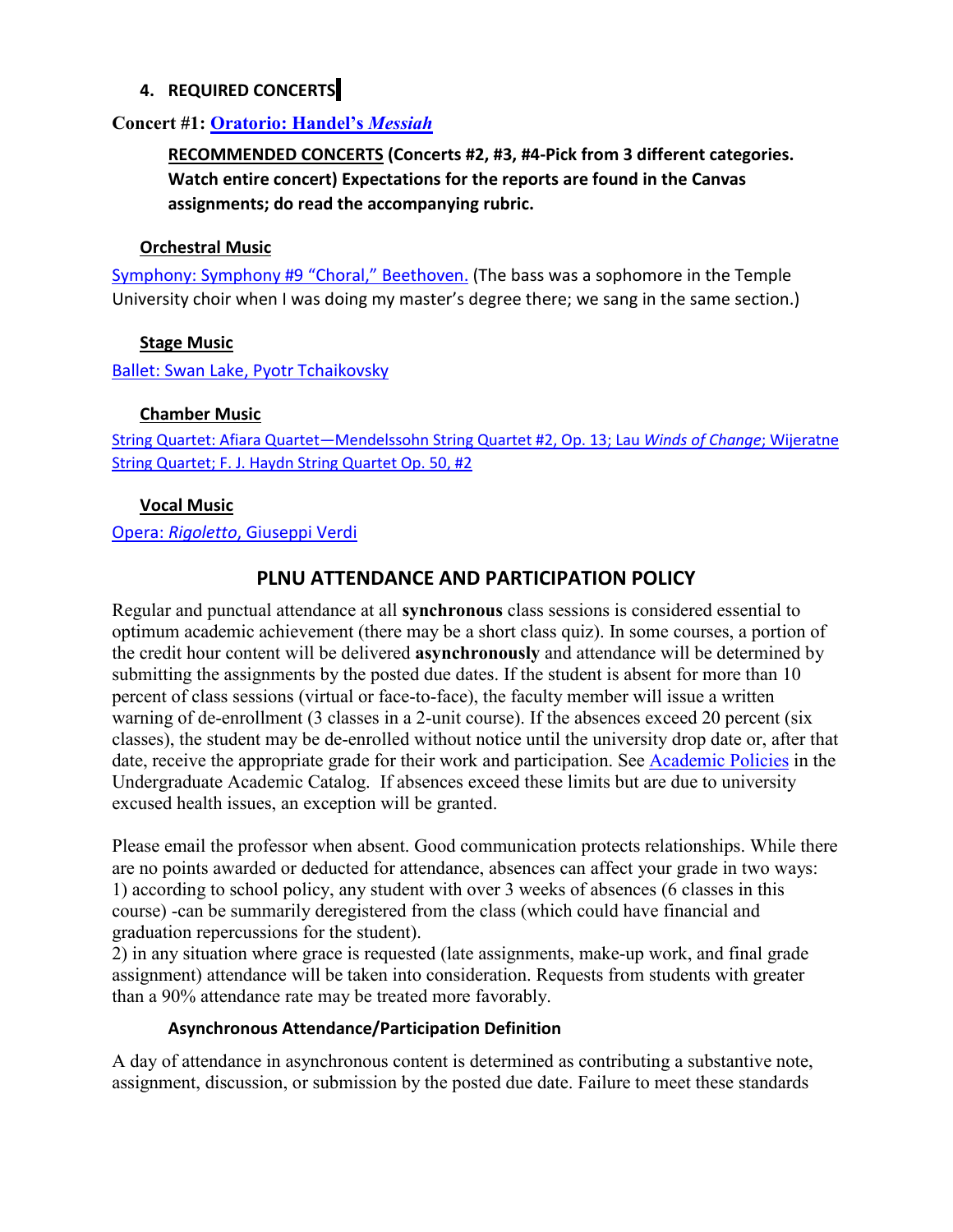will result in an absence for that day. Instructors will determine how many asynchronous attendance days are required each week.

### **EXAMS**

Although there will be some terminology quizzes during the semester, the exams will be primarily multiple-choice music-identification questions, along with a few terms from the following list to match with provided definitions. I will play 10-15 seconds of a section of a piece and you will be expected to identify the title of the work (including movement and form, if applicable) and the composer. The pieces will be chosen from the following list (1-23 for midterm; 1-45 for final). These recordings can be found at the Naxos site on the Phineas (PLNU library) web-site, on YouTube, or on recordings which can be purchased from text publishers. Using the YouTube recordings that follow will ensure you are listening to the correct piece. (See Syllabus Appendix on Canvas.)

#### **Listening Exam List (please let me know if any of these YouTube links are taken down):**

**Midterm** (you will be expected to memorize the list as follows):

- 1. Hildegard, *[O rubor sanguinis](https://www.youtube.com/watch?v=g2j_t1o_g5U)* (Gregorian Chant); [https://www.youtube.com/watch?v=g2j\\_t1o\\_g5U](https://www.youtube.com/watch?v=g2j_t1o_g5U)
- 2. Machaut, *[Kyrie, Messe de Notre Dame](https://www.youtube.com/watch?v=5GgkAM8crbU)* (mass Ordinary); *<https://www.youtube.com/watch?v=5GgkAM8crbU>* **0:00- 2:53**
- 3. Josquin, *Ave [Maria](https://www.youtube.com/watch?v=qUNzi900ZJw)* (motet); *[https://www.youtube.com/watch?v=XaT3tcXZg0c](https://www.youtube.com/watch?v=qUNzi900ZJw)*
- 4. Palestrina, *Agnus Dei*; *[Missa Papae Marcelli](https://www.youtube.com/watch?v=QhJTMa8iq3I)* (mass Ordinary); <https://www.youtube.com/watch?v=QhJTMa8iq3I>
- 5. Weelkes, *[As Vesta Was from Latmos Hill Descending](https://www.youtube.com/watch?v=95DJ7oqTWK8&list=RD95DJ7oqTWK8)* (madrigal); <https://www.youtube.com/watch?v=95DJ7oqTWK8&list=RD95DJ7oqTWK8>
- 6. Strozzi, "[I want to die](https://www.youtube.com/watch?v=avMPpDW-UFI)" (chamber cantata recitative, arioso, and aria;); <https://www.youtube.com/watch?v=avMPpDW-UFI> **0:00-4:25**
- 7. Purcell, *Dido and Aeneas*[, "When I am laid in earth](https://www.youtube.com/watch?v=ou8A0g_jYyA)" (opera aria; basso ostinato); **1:09-4:45** [https://www.youtube.com/watch?v=ou8A0g\\_jYyA](https://www.youtube.com/watch?v=ou8A0g_jYyA)
- 8. Pachelbel, *[Canon in D](https://youtu.be/JvNQLJ1_HQ0)* (instrumental canon in 3 parts, plus *basso ostinato*); bass)[https://www.youtube.com/watch?v=JvNQLJ1\\_HQ0](https://www.youtube.com/watch?v=JvNQLJ1_HQ0)
- 9. Vivaldi, *[Violin Concerto in E major, I](https://youtu.be/aFHPRi0ZeXE) Four Seasons, Spring* (violin concerto; ritornello); <https://www.youtube.com/watch?v=aFHPRi0ZeXE&feature=youtu.be> **00:24-3:24**
- 10. Bach, *[Brandenburg Concerto](https://www.youtube.com/watch?v=XBw6wwa7eC8)* No. 5, I (concerto grosso; ritornello); <https://www.youtube.com/watch?v=XBw6wwa7eC8>
- 11. Bach, *[Organ Fugue in G minor](https://www.youtube.com/watch?v=PhRa3REdozw)* (organ fugue); *<https://www.youtube.com/watch?v=PhRa3REdozw>*
- 12. Bach, *[Wachet auf, ruft uns die Stimme,](https://www.youtube.com/watch?v=_1rUz0GM-NM)* IV (sacred cantata chorus AAB [https://www.youtube.com/watch?v=\\_1rUz0GM-NM](https://www.youtube.com/watch?v=_1rUz0GM-NM)
- 13. Händel, *Water Music*[, Minuet & Trio](https://www.youtube.com/watch?v=HFXckl6lCkE) (orchestral suite; binary); [https://www.youtube.com/watch?v=UcknsYVgdkM&spfreload=1](https://www.youtube.com/watch?v=HFXckl6lCkE)
- 14. Händel, *Messiah*[, "Rejoice greatly](https://youtu.be/rAAIuHeZQVw)" (oratorio aria); <https://youtu.be/rAAIuHeZQVw>
- 15. Händel, *Messiah*[, "Hallelujah" chorus](https://www.youtube.com/watch?v=__gnmuzq6HI) (oratorio chorus); [https://www.youtube.com/watch?v=\\_\\_gnmuzq6HI](https://www.youtube.com/watch?v=__gnmuzq6HI)
- 16. Haydn, *[String Quartet, the "Emperor", II](https://www.youtube.com/watch?v=udPddgVKzLg)* (string quartet; theme and variation); <https://www.youtube.com/watch?v=udPddgVKzLg>
- 17. Haydn, [Symphony No. 94, II](https://www.youtube.com/watch?v=9qu5XZYrME4) (symphony; theme and variations); <https://www.youtube.com/watch?v=9qu5XZYrME4>
- 18. Mozart, *[A Little Night Music](https://www.youtube.com/watch?v=Qb_jQBgzU-I)*, I (serenade; sonata-allegro); [https://www.youtube.com/watch?v=Qb\\_jQBgzU-I](https://www.youtube.com/watch?v=Qb_jQBgzU-I)
- 19. Mozart, [Symphony No. 40, I](https://www.youtube.com/watch?v=jzUJWDU_1Rg) (symphony; sonata-allegro); **00:00-7:47**  [https://www.youtube.com/watch?v=jzUJWDU\\_1Rg](https://www.youtube.com/watch?v=jzUJWDU_1Rg)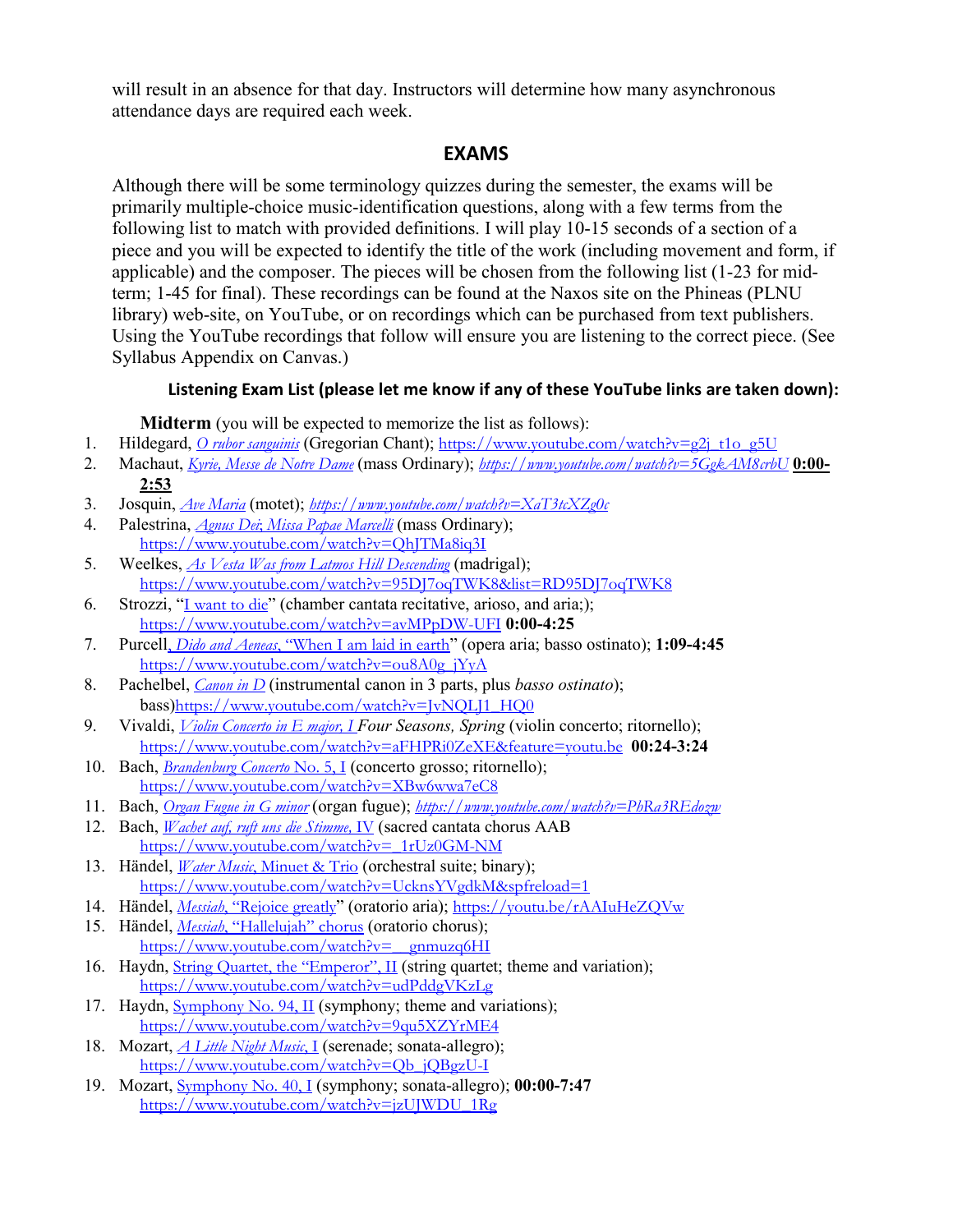- 20. Mozart, Piano [Concerto in A Major, K.488, Movement #1](https://youtu.be/LuesOjh038Q) (piano concerto; sonata-allegro); <https://www.youtube.com/watch?v=LuesOjh038Q>
- 21. Beethoven, "*[Pathetique"](https://www.youtube.com/watch?v=SrcOcKYQX3c)* Sonata, I (piano sonata; sonata-allegro); <https://www.youtube.com/watch?v=SrcOcKYQX3c>
- 22. Beethoven, [Symphony No. 5, I](https://www.youtube.com/watch?v=zM3y09RjKLs) (symphony; sonata-allegro); <https://www.youtube.com/watch?v=zM3y09RjKLs> **0:00-8:46**
- 23. Beethoven, [Symphony No. 5, IV](https://www.youtube.com/watch?v=kHYBoG7hiZk) (symphony; sonata-allegro); <https://www.youtube.com/watch?v=kHYBoG7hiZk> **0:00-11:46**

### **Final is cumulative**

- 24.c Schubert, *[Erlking](https://youtu.be/JS91p-vmSf0)* (art song; through composed); <https://youtu.be/JS91p-vmSf0>
- 25. Chopin, [Nocturne in C# minor](https://www.youtube.com/watch?v=o4Wf3lIWiUE) (nocturne); <https://www.youtube.com/watch?v=o4Wf3lIWiUE>
- 26.b Mendelssohn, [Violin Concerto in E minor, I](https://youtu.be/K67o86CS5uo) (violin concerto; sonata-allegro); <https://youtu.be/K67o86CS5uo> **0:00-12:21**
- 27. Berlioz, *[Symphony fantastique,](https://youtu.be/cao6WyF-61s)* V (program symphony); [https://www.youtube.com/watch?v=cao6WyF-](https://www.youtube.com/watch?v=cao6WyF-61s&feature=youtu.be)[61s&feature=youtu.be](https://www.youtube.com/watch?v=cao6WyF-61s&feature=youtu.be)
- 28. Verdi, *La Traviata,* ["Follie"](https://www.youtube.com/watch?v=4G_J_sPfQHM) I (opera recitative); [https://www.youtube.com/watch?v=4G\\_J\\_sPfQHM](https://www.youtube.com/watch?v=4G_J_sPfQHM) **0:00-1:03**; and ["Sempre libre"](https://www.youtube.com/watch?v=4G_J_sPfQHM) (opera aria); **1:03- 4:45**[https://www.youtube.com/watch?v=4G\\_J\\_sPfQHM](https://www.youtube.com/watch?v=4G_J_sPfQHM)
- 29. Bizet, *Carmen*, "[Habenera](https://www.youtube.com/watch?v=K2snTkaD64U)" (opera aria); <https://www.youtube.com/watch?v=K2snTkaD64U>
- 30. Puccini, *Turandot*, "[Nessun dorma](https://www.youtube.com/watch?v=xN-JCdM4or0)" (opera aria); <https://www.youtube.com/watch?v=xN-JCdM4or0>
- 31.f Wagner, *[Tristan und Isolde, Liebstod](https://www.youtube.com/watch?v=RLoHcB8A63M)* (music drama); <https://www.youtube.com/watch?v=RLoHcB8A63M>
- 32.l Brahms, [Violin Concerto in D, III](https://www.youtube.com/watch?v=Gk_e0C_Pnwo) (violin concerto; rondo) [https://www.youtube.com/watch?v=Gk\\_e0C\\_Pnwo](https://www.youtube.com/watch?v=Gk_e0C_Pnwo)
- 33.mTchaikovsky, *The Nutcracker*[, "Dance of the Reed Pipes](https://www.youtube.com/watch?v=cGPB4AD8A6w)" (ballet); <https://www.youtube.com/watch?v=cGPB4AD8A6w>
- 34.a Mussorgsky, *[Pictures at an Exhibition: The Great Gate of Kiev](https://www.youtube.com/watch?v=b8gs4TozJbQ)*; <https://www.youtube.com/watch?v=b8gs4TozJbQ>
- 35.j Debussy, *[Prelude to the Afternoon of a Faun](https://www.youtube.com/watch?v=Y9iDOt2WbjY)* (tone poem); <https://www.youtube.com/watch?v=Y9iDOt2WbjY>
- 36.e Stravinsky, *The Rite of Spring,* [Introduction and Scene I](https://www.youtube.com/watch?v=jF1OQkHybEQ) (ballet); <https://www.youtube.com/watch?v=jF1OQkHybEQ> **0:00-7:09**
- 37.k Schoenberg, *Moonstruck Pierrot, [Madonna](https://www.youtube.com/watch?v=1DbGhbDJqM4)* (song cycle); *<https://www.youtube.com/watch?v=1DbGhbDJqM4>*
- 38.n Gershwin, *[Rhapsody in Blue](https://www.youtube.com/watch?v=ss2GFGMu198)* (piano/orchestral movement); <https://www.youtube.com/watch?v=ss2GFGMu198>
- 39.h Copland, *[Simple Gifts: Appalachian Spring](https://www.youtube.com/watch?v=FW-t9Lqa1rE)* (ballet); <https://www.youtube.com/watch?v=FW-t9Lqa1rE>
- 40.o Zwilich, *[Concerto Grosso 1985,](https://www.youtube.com/watch?v=fmKTAKQFpkw)* III (concerto grosso); <https://www.youtube.com/watch?v=fmKTAKQFpkw>
- 41.g Orff, *[Carmina Burana](https://www.youtube.com/watch?v=QEllLECo4OM)* (scenic cantata); <https://www.youtube.com/watch?v=QEllLECo4OM>
- 42. Varèse, *[Poème électronique](https://www.youtube.com/watch?v=iqxMgC7C3po)* (opening); <https://www.youtube.com/watch?v=iqxMgC7C3po>
- 43.p Reich, *[Music for Mallets](https://youtu.be/rCiGDdEdrks)* (minimalism); <https://youtu.be/rCiGDdEdrks>
- 44.i Armstrong, "*[Willie the Weeper](https://www.youtube.com/watch?v=qmjAwYyuxbg)*" (New Orleans jazz/Dixieland); <https://www.youtube.com/watch?v=qmjAwYyuxbg>
- 45.d Mariachi Music, "[El Burro](https://youtu.be/WV83Xa-scVg)" (mariachi); <https://youtu.be/WV83Xa-scVg>

## **INTRODUCTION TO MUSIC KEY WORDS LIST**

(there are other significant terms, but these are the ones which will be on the test)

| Unity/repetition | chromatic | monophony<br>rondo<br>suspension |            |                     |
|------------------|-----------|----------------------------------|------------|---------------------|
| Variety/contrast | dynamics  | homophony<br>seventh             |            | theme and variation |
| color            | accent    | polyphony                        | opera      | concerto            |
| timbre           | forte     | counterpoint                     | libretto   | program music       |
| melody           | piano     | imitation                        | recitative | absolute music      |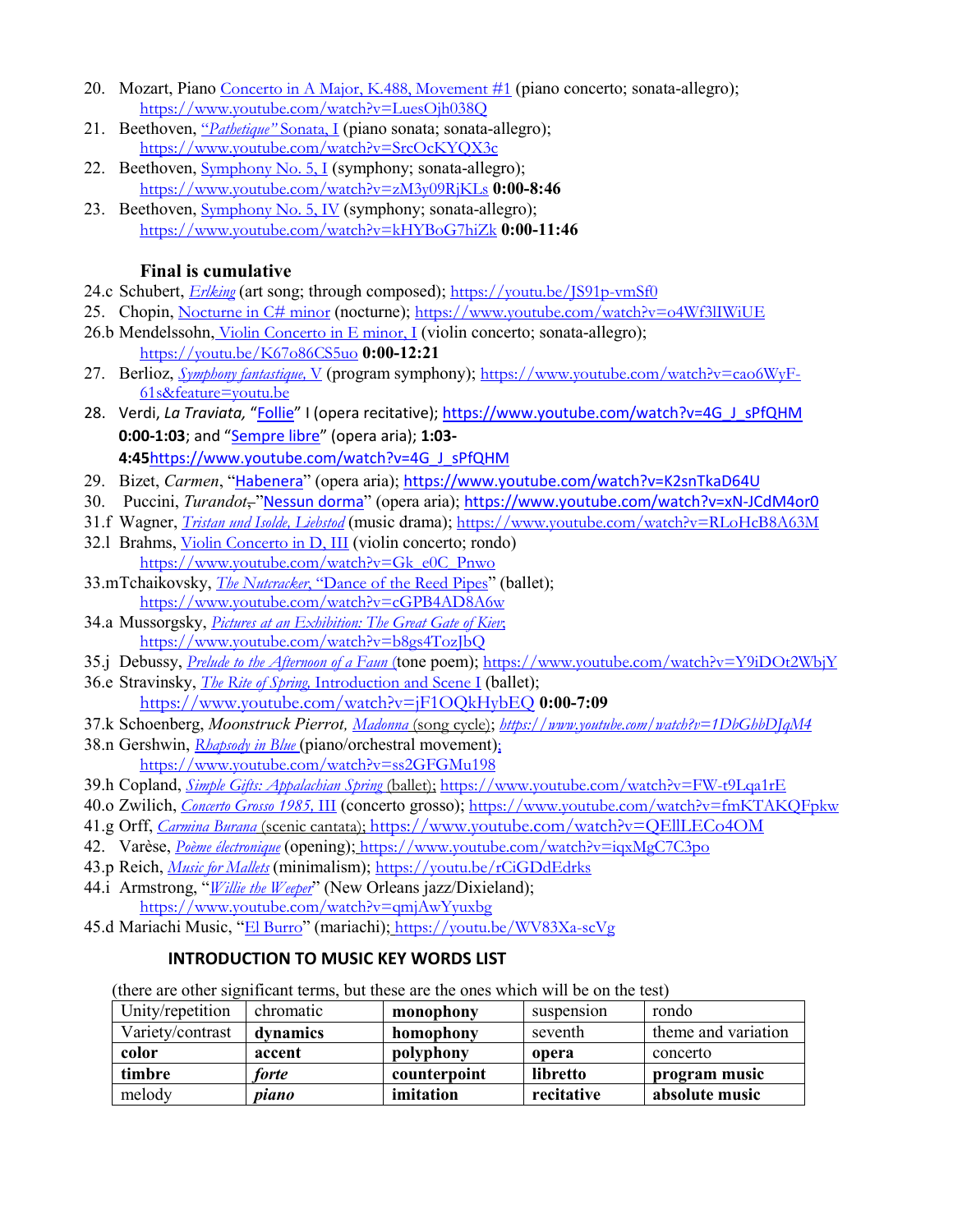| scale       | rhythm        | harmony    | aria           | Lied                  |
|-------------|---------------|------------|----------------|-----------------------|
| tonality    | beat/pulse    | chord      | cantata        | Tone poem             |
| key         | tempo         | triad      | oratorio       | <b>Music concrete</b> |
| major scale | ritardando    | tonic      | Da capo aria   | avant garde           |
| minor scale | meter         | dominant   | symphony       | tone cluster          |
| sharp       | measure (bar) | modulation | string quartet | atonal                |
| flat        | syncopation   | consonance | variation      | <b>Minimalism</b>     |
| diatonic    | texture       | dissonance | strophic       | blues                 |
|             |               |            |                | mariachi              |

(boldface does not signify importance; it is used only to help group terms together) Strive to be able to list the names, dates and 2-3 major composers from each historical style period.

## **WEBSITES/RESOURCES:**

- The course will be based on online resources, including Howard Goodall's two video series: *How Music Works* and *The Story of Music.* Links will be provided in quizzes.
- [OXFORD MUSIC ONLINE](https://www-oxfordmusiconline-com.pointloma.idm.oclc.org/) (accessible in the databases on the Ryan Library website)
	- *The Oxford Dictionary of Music*: Basic definitions and explanations, short and sweet.
	- *The Oxford Companion to Music*: Expanded definitions and detailed explanations.
	- **[GROVE MUSIC](https://www-oxfordmusiconline-com.pointloma.idm.oclc.org/) ONLINE:** The definitive resource in English with expansive articles on almost all music subjects. Click the link above to access online. Better yet, check out the volumes (30+!) at the library (great pictures and over 30 million words!). Important composers and ideas may have book length articles.
- *The 100 Most Essential Pieces of Classical Music* (Download on AMAZON \$8)
- *[Naxos Music Library](https://pointloma-nml3-naxosmusiclibrary-com.pointloma.idm.oclc.org/)*. Free internet access to half-a-million musical recordings.
- [Zander TEDTalk on Music and Passion--](http://www.ted.com/talks/benjamin_zander_on_music_and_passion) may change how you listen to music forever!
- PLNU Ryan Library (click here for a Guide to Maximizing Your Use of Ryan Library [Off Campus\)](https://www.pointloma.edu/resources/undergraduate-studies/your-guide-maximizing-your-use-ryan-library-campus)
- Access to [textbooks and recordings for similar courses](http://music.wadsworth.com/)

# **MOVIES ABOUT COMPOSERS/MUSICIANS**

While not always factually accurate (it is Hollywood, after all), these movies can often give a wonderful sense of the life, cultural context, and especially the music of these composers in a way that brings to life these remarkable and talented individuals. (I trust our students can discern that, while each film is an artistic portrayal of music and the lives of musicians, not all scenes they contain reflect values espoused by the professor or university.)

- *Amadeus* (1984), Warner Bros. A fanciful retelling of the life of the most famous prodigy of them all, W A Mozart. Even if the premise of the plot is false, this winner of 8 Academy Awards beautifully and spectacularly captures the spirit and feel of the Classical era and its music.
- *Immortal Beloved* (1994), Columbia Pictures. The search for an anonymous "Immortal Beloved" tells some of the story of the personal challenges of the adult life of the most colossal figure in classical music, Ludwig von Beethoven.
- *Impromptu* (1991), Sovereign Pictures. A Hollywood version of the very real romantic relationship between the female writer George Sand and the master of the piano, Frederic Chopin.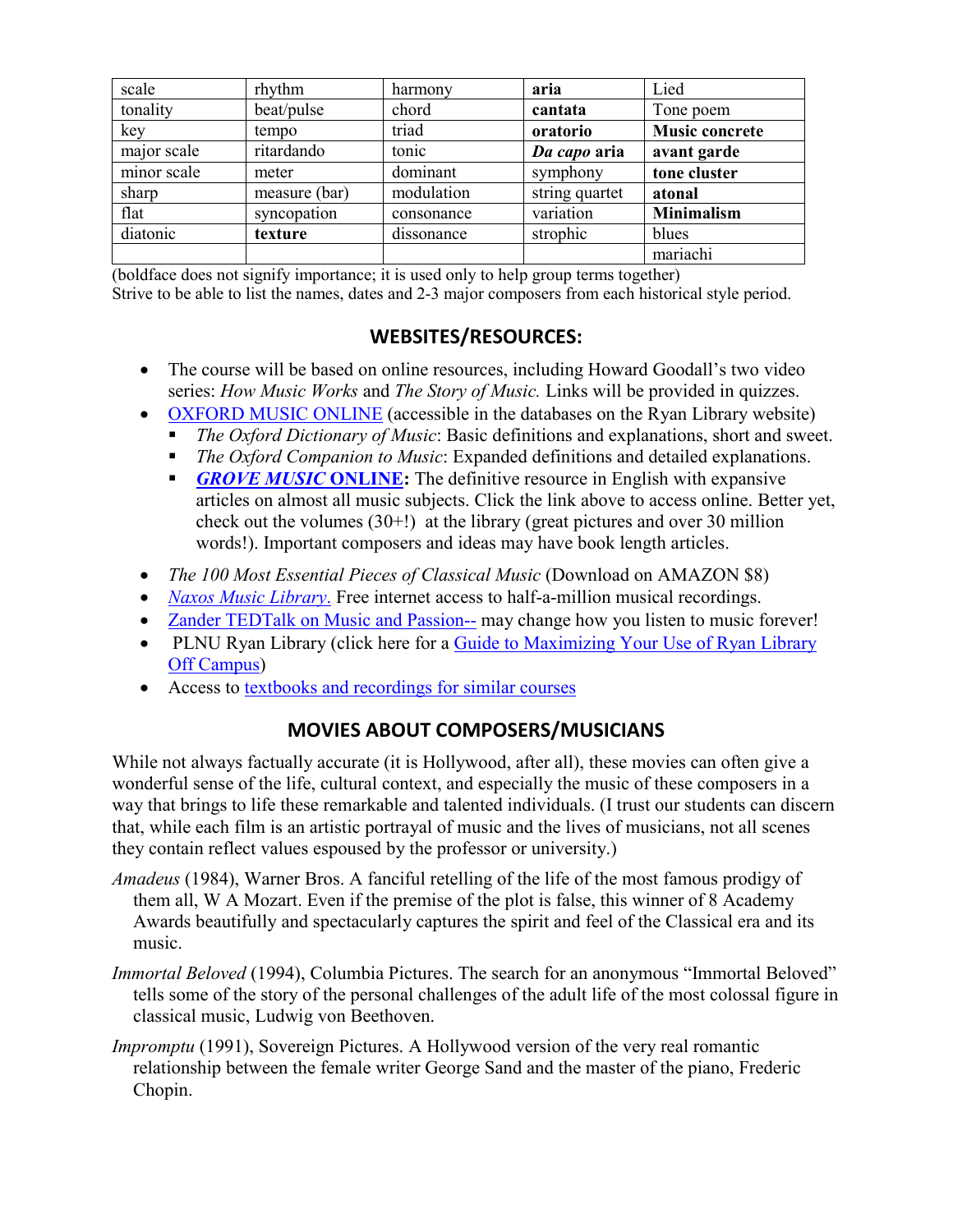*Tous les matins du monde* (1991), Koch-Lorber Films. Perhaps the most achingly beautiful film about music I have ever seen, using the sound of the *viola da gamba* to explore different kinds of relationships, from romantic to professional to mentor. If this doesn't convince you Baroque music is about emotions, nothing will. Don't let the French subtitles scare you away (does include some explicit scenes).

# **SCHEDULE OF READINGS, DISCUSSION & ASSIGNMENTS:**

(This schedule is subject to revision as necessary; students are responsible for any announced changes.)

| L.E.L.=Listening example list            |                                                                                 |                    |                        |
|------------------------------------------|---------------------------------------------------------------------------------|--------------------|------------------------|
| <b>DATE</b>                              | <b>READING/TOPIC</b>                                                            | Assign.            | L.E.L#                 |
| 1. $8/17 - M$                            | Class Introduction; Expectations, Policies, & Syllabus                          | $\mathbf{1}$       |                        |
|                                          | 2.8/19-W Color/Timbre                                                           | 2, 3               |                        |
|                                          | 3.8/24-M Melody, Dynamics                                                       | 4,                 |                        |
| 4.8/26-W                                 | Rhythm, Texture                                                                 | 5A, 6,             |                        |
| 5.8/31-M                                 | Harmony, Form                                                                   | $7^*$ , 8          |                        |
| 6.9/2-W                                  | Medieval-Sacred Music (Chant, Organum, Mass, Hildegard, Machaut)                | $9*$ , 10          | 1, 2                   |
| $7.9/7 - M$                              | Renaissance Music-Sacred (Motet, Mass-Josquin, Palestrina)                      | 11                 | 3, 4                   |
| $8.9/9 - W$                              | Renaissance Music-Secular (Madrigal, Chanson, Lied-Weelkes)                     | $12, 13*$          | 5                      |
|                                          | 9. 9/14- M Early Baroque-Opera/Cantata (Aria-Strozzi, Purcell)                  | 14                 | 6, 7                   |
|                                          | 10. 9/16-W Middle Baroque-Concerto Grosso (Pachelbel, Vivaldi)                  | 15, 16             | 8, 9                   |
|                                          | 11. 9/21- M Late Baroque (Organ Fugue, Cantata, - Bach)                         | $16.b^*$ , 17, 18. | 10, 11, 12             |
|                                          | 12. 9/23- M Late Baroque (Oratorio-Handel)                                      | 19, 20             | 13, 14, 15             |
|                                          | 13. 9/28- M Classical Ideals, Forms and Genres (String Quartet Haydn)           | 21, CR#1           | 16, 17                 |
|                                          |                                                                                 |                    | (Concert Report #1)    |
|                                          | 14. 9/30- W Classical Forms and Genres (Symphony, Quartet--Mozart)              | 22                 | 18, 19, 20             |
|                                          | 15. 10/5-M Bridge to Romanticism (Beethoven)                                    |                    | 23, 24, 25* 21, 22, 23 |
| 16. 10/7- WCatch-up/Exam Preparation Day |                                                                                 |                    |                        |
|                                          | 17. 10/12- M MIDTERM EXAM                                                       |                    |                        |
|                                          | 18. 10/14-W Romanticism (Art Song/Lied, Nocturne-Schubert, Chopin)              | 26                 | 24, 25                 |
|                                          | 19. 10/19- M Program Music vs. Absolute Music (Smetna, Berlioz, Mendelssohn)    | 27                 | 26, 27                 |
|                                          | 20. 10/21- W Rom. Opera/Verisimo (Verdi, Bizet); Concert report (#2)            | <b>CR#2</b>        | 28, 29                 |
|                                          | 21. 10/26-M Verisimo/German Romantic Opera (Puccini, Wagner)                    | 28                 | 30, 31                 |
|                                          | 22. 10/28- W Late Romanticism: (Brahms,); Nationalism (Tchaikovsky, Mussorgsky) | $29*$ .            | 32, 33, 34             |
|                                          | 23. 11/2- M Impressionism (Debussy); Exoticism (Ravel) IDEA                     | 30                 | 35                     |
|                                          | 24. 11/4- W Modernism / Twelve Tone (Stravinsky, Schoenberg)                    | 31                 | 36, 37                 |
|                                          | 25. 11/9- M American Populism (Gershwin, Copland)                               | 32                 | 38, 39                 |
|                                          | 26. 11/11- W Neo-classicism (Zwilich, Orff)                                     | $33*$              | 40, 41                 |
|                                          | 27. 11/16- M Post-Modernism (Varese, Cage, Reich); Concert report (#3)          | CR3                | 42, 43                 |
|                                          | 28. 11/18- W Black and Latinix (Armstrong, Mariachi)                            | 34                 | 44, 45                 |
|                                          | 29. 11/23-M- New trends (Taverner, Pärt, Whitacre) Concert report (#4)          | CR4                |                        |

• **\* = in class assignment**